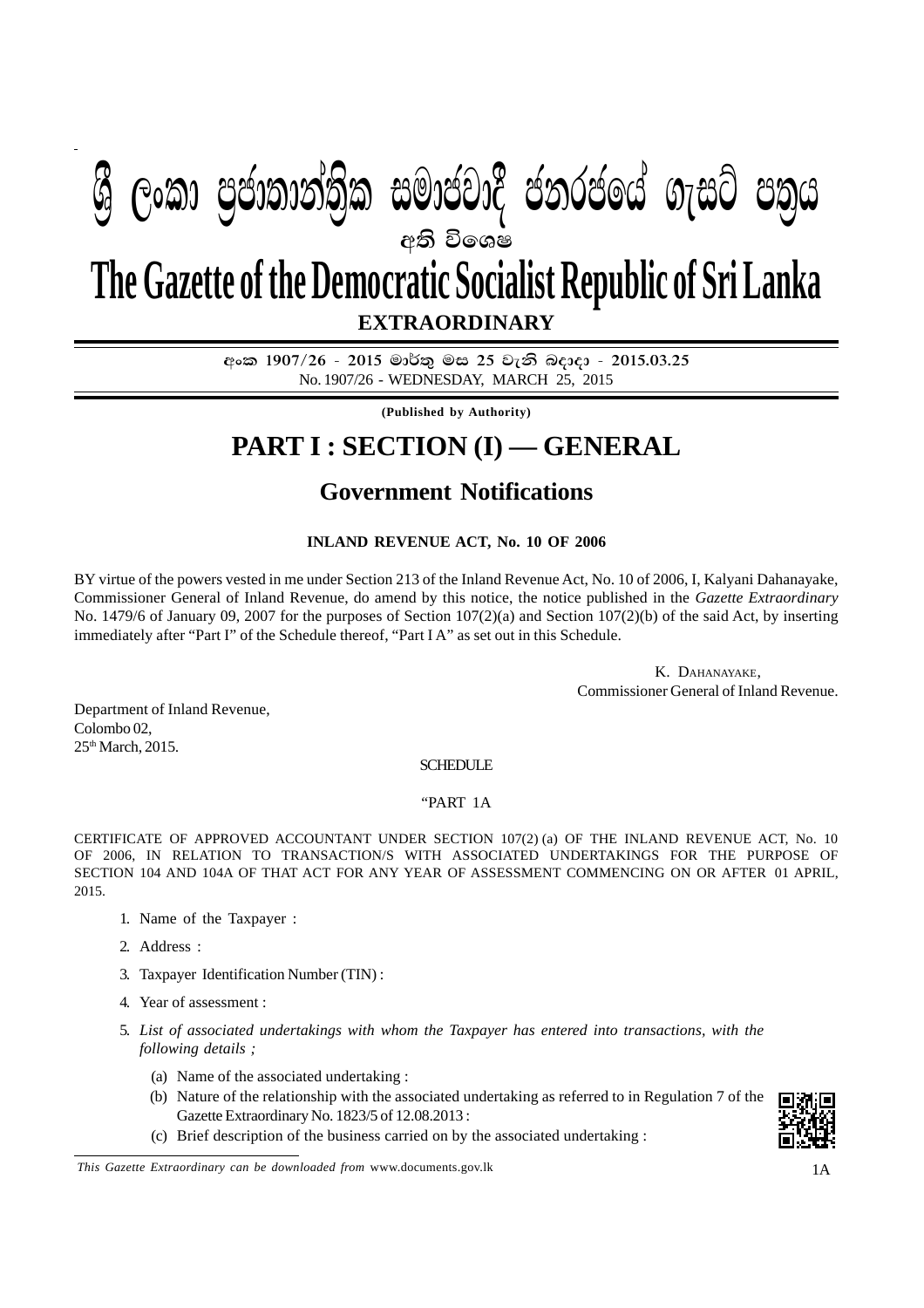| 6. Has the Taxpayer entered into any transaction(s) with associated undertaking in respect of<br>purchase / sale of raw materials or any other supplies for assembling / processing / manufacturing<br>of goods / articles from / to associated undertaking ?<br>If 'Yes', provide the following details in respect of each associated undertaking and each<br>transaction or class of transaction; | Yes/No |
|-----------------------------------------------------------------------------------------------------------------------------------------------------------------------------------------------------------------------------------------------------------------------------------------------------------------------------------------------------------------------------------------------------|--------|
| (a) Name and address of the associated undertaking with whom the transaction has been<br>entered into:                                                                                                                                                                                                                                                                                              |        |
| (b) Description of transaction and quantity purchased/sold :                                                                                                                                                                                                                                                                                                                                        |        |
| (c) Total amount paid/received or payable/receivable in the transaction.                                                                                                                                                                                                                                                                                                                            |        |
| (i) as per financial statement :                                                                                                                                                                                                                                                                                                                                                                    |        |
| (ii) as computed by the Taxpayer having regard to the arm's length price :                                                                                                                                                                                                                                                                                                                          |        |
| (d) Method/s used for determining the arm's length price :                                                                                                                                                                                                                                                                                                                                          |        |
| [As per Regulation 1 of the Gazette Extraordinary No. 1823/5 of 12.08.2013.]                                                                                                                                                                                                                                                                                                                        |        |
| 7. Has the Taxpayer entered into any transaction(s) with associated undertaking in respect of<br>purchase / sale of traded/finished good?                                                                                                                                                                                                                                                           | Yes/No |
| If 'Yes', provide the following details in respect of each associated undertaking and each<br>transaction or class of transaction;                                                                                                                                                                                                                                                                  |        |
| (a) Name and address of the associated undertaking with whom the transaction has been<br>entered into:                                                                                                                                                                                                                                                                                              |        |
| (b) Description of transaction and quantity purchased/sold :                                                                                                                                                                                                                                                                                                                                        |        |
| (c) Total amount paid/received or payable/receivable in the transaction.-                                                                                                                                                                                                                                                                                                                           |        |
| (i) as per financial statement :                                                                                                                                                                                                                                                                                                                                                                    |        |
| (ii) as computed by the Taxpayer having regard to the arm's length price :                                                                                                                                                                                                                                                                                                                          |        |
| (d) Method/s used for determining the arm's length price :                                                                                                                                                                                                                                                                                                                                          |        |
| [As per Regulation 1 of the Gazette Extraordinary No. 1823/5 of 12.08.2013.]                                                                                                                                                                                                                                                                                                                        |        |
| 8. Has the Taxpayer entered into any transaction(s) with associated undertaking in respect of<br>purchase / sale of any other moveable/immovable property or lease of such property ?<br>If 'Yes', provide the following details in respect of each associated undertaking and each<br>transaction or class of transaction;                                                                         | Yes/No |
| (a) Name and address of the associated undertaking with whom the transaction has been<br>entered into:                                                                                                                                                                                                                                                                                              |        |
| (b) Description of the property and nature of transaction :                                                                                                                                                                                                                                                                                                                                         |        |
| (c) Number of units of each category of moveable/immovable property involved in the<br>transaction:                                                                                                                                                                                                                                                                                                 |        |
| (d) Amount paid/received or payable/receivable in each transaction of purchase/sale, or lease<br>rent paid/received or payable/receivable in respect of each lease provided/entered into;<br>(i) as per financial statement :                                                                                                                                                                       |        |

(ii) as computed by the Taxpayer having regard to the arm's length price :

(e) Method/s used for determining the arm's length price : [As per Regulation 1 of the *Gazette Extraordinary No.* 1823/5 of 12.08.2013.]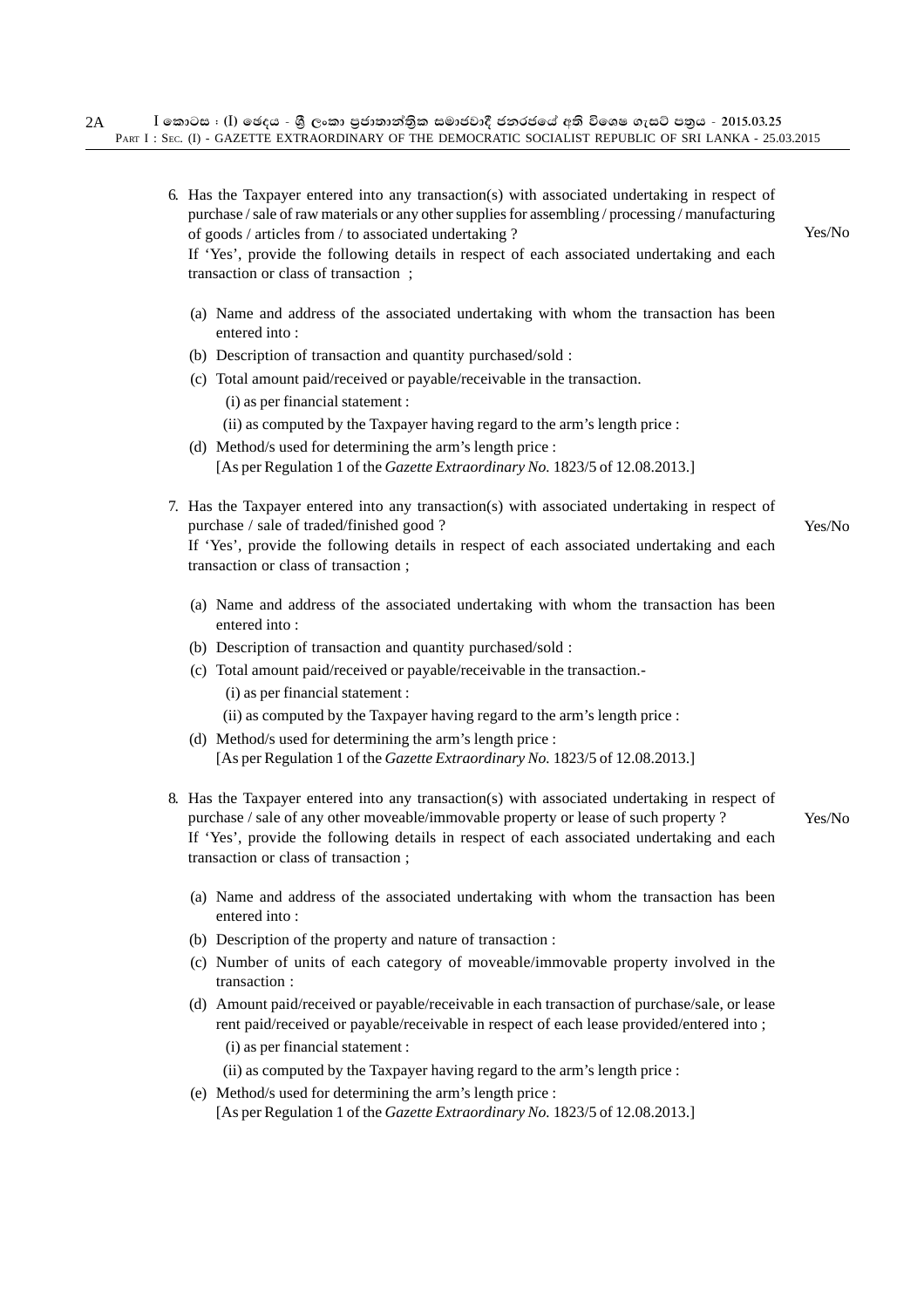- 9. Has the Taxpayer entered into any transaction(s) with associated undertaking in respect of purchase/ sale/use of intangible property such as royalty, know-how, patents, copyrights, licences, etc .... ? If 'Yes', provide the following details in respect of each associated undertaking and each category of intanbible property ; Yes/No
	- (a) Name and address of the associated undertaking with whom the transaction has been entered into :
	- (b) Description of intangible property and nature of transaction :
	- (c) Amount paid/received or payable/receivable for purchase/sale/use of each category of intangible property -
		- (i) as per financial statement :
		- (ii) as computed by the Taxpayer having regard to the arm's length price :
	- (d) Method/s used for determining the arm's length price : [As per Regulation 1 of the *Gazette Extraordinary No.* 1823/5 of 12.08.2013.]
- 10. Has the Taxpayer entered into any transaction(s) with associated undertaking in respect of services such as financial, administrative, technical, commercial services, etc .... ? If 'Yes', provide the following details in respect of each associated undertaking and each category of service ; Yes/No
	- (a) Name and address of the associated undertaking with whom the transaction has been entered into :
	- (b) Description of services provided/received to/from the associated undertaking :
	- (c) Amount paid/received or payable/receivable for the services provided/taken ;
		- (i) as per financial statement :
		- (ii) as computed by the Taxpayer having regard to the arm's length price :
	- (d) Method/s used for determining the arm's length price : [As per Regulation 1 of the *Gazette Extraordinary No.* 1823/5 of 12.08.2013.]
- 11. Has the Taxpayer entered into any transaction(s) with associated undertaking in respect of granting/ receiving loans/advances to or from associated undertaking ? If 'Yes', provide the following details in respect of each associated undertaking and each loan/advance ; Yes/No
	- (a) Name and address of the associated undertaking with whom the transaction has been entered into :
	- (b) Nature of financing agreement :
	- (c) Amount, and the Currency in which loan/advance granted/received :
	- (d) Interest rate charged/paid in respect of each loan/advance :
	- (e) Amount paid/received or payable/receivable in the transaction ;

(i) as per financial statement :

- (ii) as computed by the Taxpayer having regard to the arm's length price :
- (f) Method/s used for determining the arm's length price : [As per Regulation 1 of the *Gazette Extraordinary No.* 1823/5 of 12.08.2013.]